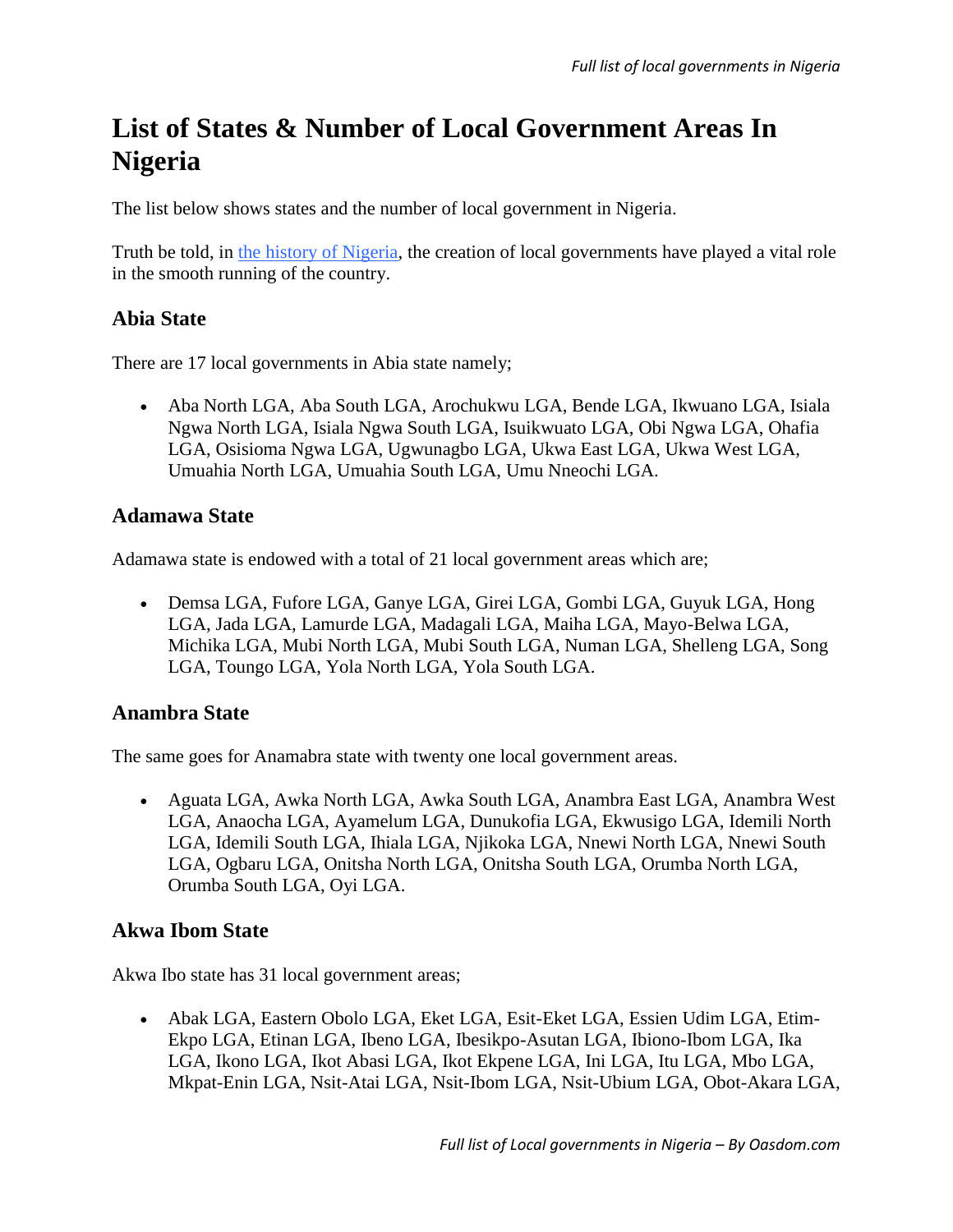Okobo LGA, Onna LGA, Oron LGA, Oruk Anam LGA, Ukanafun LGA, Udung-Uko LGA, Uruan LGA, Urue-Offong/Oruko LGA, Uyo LGA.

## **Bauchi State**

Bauchi has got 20 LGAs namely;

 Bauchi LGA, Tafawa Balewa LGA, Dass LGA, Toro LGA, Bogoro LGA, Ningi LGA, Warji LGA, Ganjuwa LGA, Kirfi LGA, Alkaleri LGA, Darazo LGA, Misau LGA, Giade LGA, Shira LGA, Jama'are LGA, Katagum LGA, Itas/Gadau LGA, Zaki LGA, Gamawa LGA, Damban LGA.

## **Bayelsa State**

This state has 9 local government areas;

 Brass LGA, Ekeremor LGA, Kolokuma/Opokuma LGA, Nembe LGA, Ogbia LGA, Sagbama LGA, Southern Ijaw LGA, Yenagoa LGA

#### **Benue State**

You'll find 22 local government areas in Benue state;

 Ado LGA, Agatu LGA, Apa LGA, Buruku LGA, Gboko LGA, Guma LGA, Gwer East LGA, Gwer West LGA, Katsina-Ala LGA, Konshisha LGA, Kwande LGA, Logo LGA, Makurdi LGA, Obi LGA, Ogbadibo LGA, Ohimini LGA, Oju LGA, Okpokwu LGA, Otukpo LGA, Tarka LGA, Ukum LGA, Ushongo LGA, Vandeikya LGA.

## **Borno State**

Listed below are 27 local government areas in Borno state.

 Abadan LGA, Askira/Uba LGA, Bama LGA, Bayo LGA, Biu LGA, Chibok LGA, Damboa LGA, Dikwagubio LGA, Guzamala LGA, Gwoza LGA, Hawul LGA, Jere LGA, Kaga LGA, Kalka/Balge LGA, Konduga LGA, Kukawa LGA, Kwaya-ku LGA, Mafa LGA, Magumeri LGA, Maiduguri LGA, Marte LGA, Mobbar LGA, Monguno LGA, Ngala LGA, Nganzai LGA, Shani LGA.

## **Cross River State**

18 local government areas is all Cross Rivers state has;

 Abi LGA, Akamkpa LGA, Akpabuyo LGA, Bakassi LGA, Bekwarra LGA, Biase LGA, Boki LGA, Calabar Municipal, Calabar South LGA, Etung LGA, Ikom LGA, Obanliku LGA, Obubra LGA, Obudu LGA, Odukpani LGA, Ogoja LGA, Yakuur LGA, Yala LGA.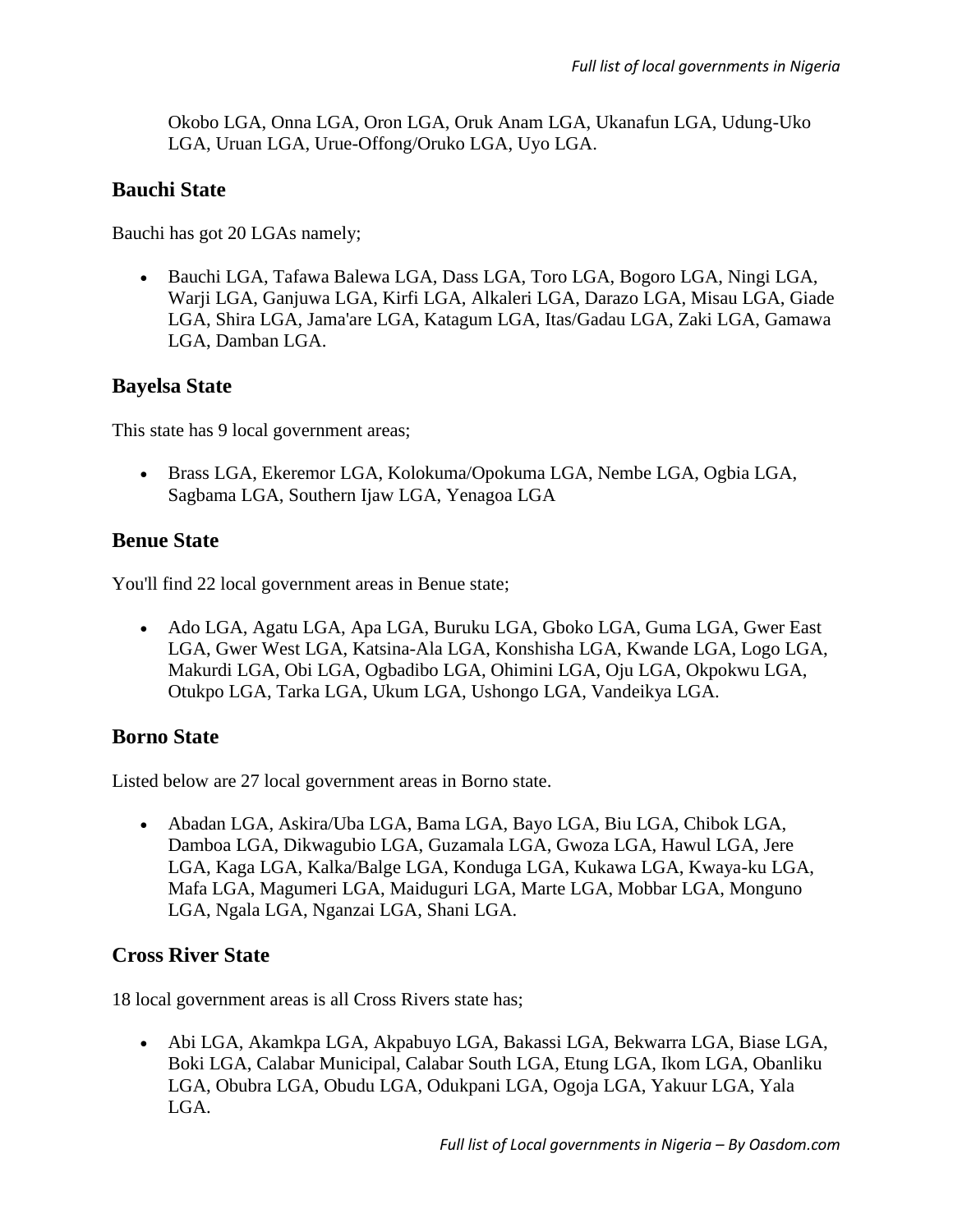# **Delta State**

As one of the states with highest local government areas, has twenty-five LGA's;

 Aniocha south LGA, Anioha LGA, Bomadi LGA, Burutu LGA, Ethiope west LGA, Ethiope east LGA, Ika south LGA, Ika north east LGA, Isoko south LGA, Isoko north LGA, Ndokwa east LGA, Ndokwa west LGA, Okpe LGA, Oshimili north LGA, Oshimili south LGA, Patani LGA, Sapele LGA, Udu LGA, Ughelli south LGA, Ughelli north LGA, Ukwuani LGA, Uviwie LGA, Warri central LGA, Warri north LGA, Warri south LGA.

# **Ebonyi State**

Ebonyi has 13 LGAs

 Abakaliki LGA, Afikpo North LGA, Afikpo South (Edda) LGA, Ebonyi LGA, Ezza North LGA, Ezza South LGA, Ikwo LGA, Ishielu LGA, Ivo LGA, Izzi LGA, Ohaozara LGA, Ohaukwu LGA, Onicha LGA.

# **Enugu State**

There are a total of seventeen local governments in Enugu state;

 Aninri LGA, Awgu LGA, Enugu East LGA, Enugu North LGA, Enugu South LGA, Ezeagu LGA, Igbo Etiti LGA, Igbo Eze North LGA, Igbo Eze South LGA, Isi Uzo LGA, Nkanu East LGA, Nkanu West LGA, Nsukka LGA, Oji River LGA, Udenu LGA, Udi LGA, Uzo-Uwani LGA.

# **Edo State**

Next is Edo with 19 local government areas.

 Akoko-Edo LGA, Egor LGA, Esan Central LGA, Esan North-East LGA, Esan South-East LGA, Esan West LGA, Etsako Central LGA, Etsako East LGA, Etsako West LGA, Igueben LGA, Ikpoba-Okha LGA, Oredo LGA, Orhionmwon LGA, Ovia North-East LGA, Ovia South-West LGA, Owan East LGA, Owan West LGA, Uhunmwonde LGA.

# **Ekiti State**

We have 16 local governments in Ekiti state.

 Ado-Ekiti LGA, Ikere LGA, Oye LGA, Aiyekire (Gbonyin) LGA, Efon LGA, Ekiti East LGA, Ekiti South-West LGA, Ekiti West LGA, Emure LGA, Ido-Osi LGA, Ijero LGA, Ikole LGA, Ilejemeje LGA, Irepodun/Ifelodun LGA, Ise/Orun LGA, Moba LGA.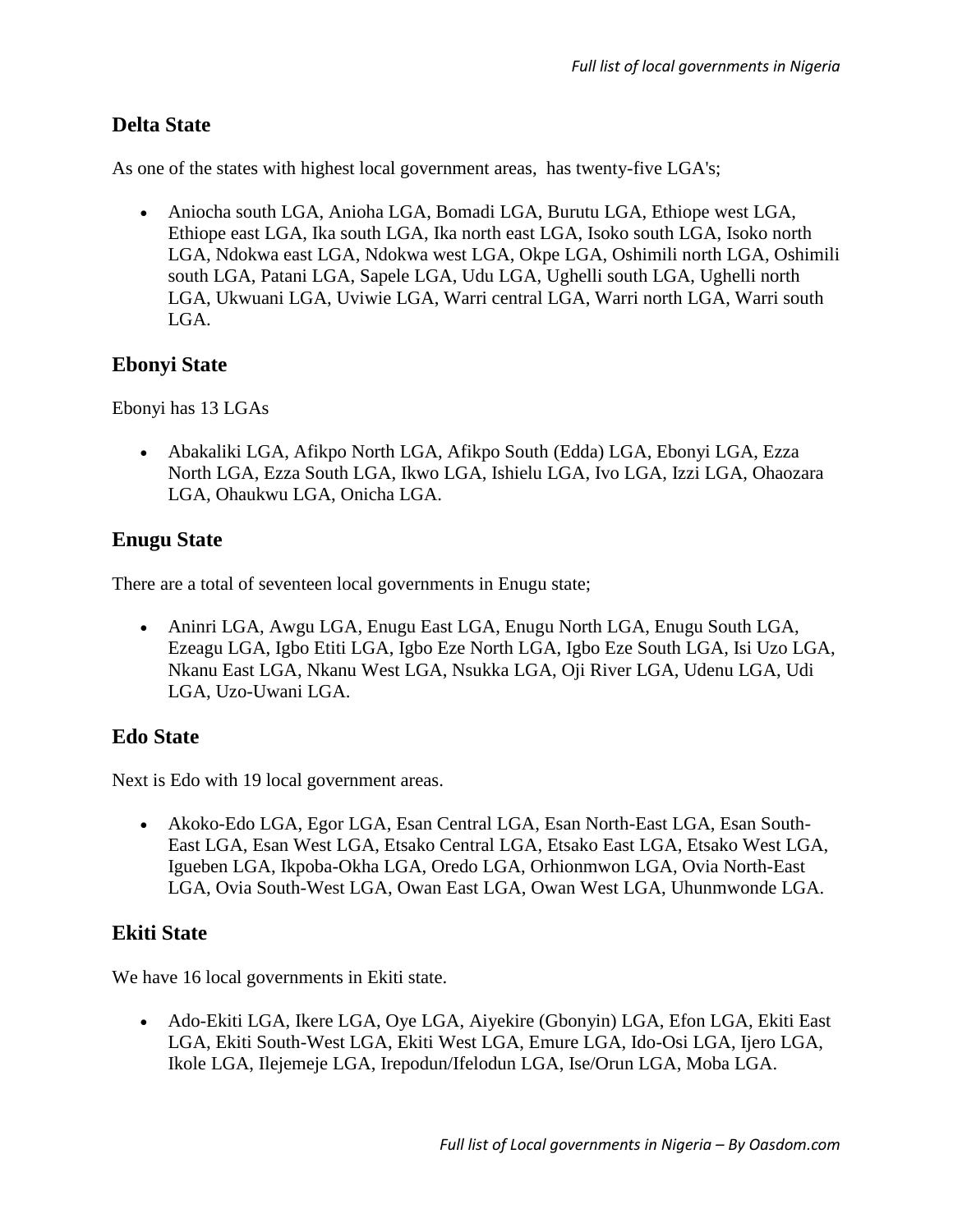# **Gombe State**

This state has just 11 local government areas and they are;

 Akko LGA, Balanga LGA, Billiri LGA, Dukku LGA, Dunakaye LGA, Gombe LGA, Kaltungo LGA, Kwami LGA, Nafada/Bajoga LGA, Shomgom LGA, Yamaltu/Deba LGA.

## **Imo State**

Imo state also have 27 local government areas;

 Aboh Mbaise LGA, Ahiazu Mbaise LGA, Ehime Mbano LGA, Ezinihitte Mbaise LGA, Ideato North LGA, Ideato South LGA, Ihitte/Uboma LGA, Ikeduru LGA, Isiala Mbano LGA, Isu LGA, Mbaitoli LGA, Ngor Okpala LGA, Njaba LGA, Nkwerre LGA, Nwangele LGA, Obowo LGA, Oguta LGA, Ohaji/Egbema LGA, Okigwe LGA, Onuimo LGA, Orlu LGA, Orsu LGA, Oru East LGA, Oru West LGA, Owerri Municipal, Owerri North LGA, Owerri West LGA, Nwangele LGA.

#### **Jigawa State**

Jigawa state is also blessed with 27 local governments;

 Auyo LGA, Babura LGA, Biriniwa LGA, Birnin Kudu LGA, Buji LGA, Dutse LGA, Gagarawa LGA, Garki LGA, Gumel LGA, Guri LGA, Gwaram LGA, Gwiwa LGA, Hadejia LGA, Jahun LGA, Kafin Hausa LGA, Kaugama LGA, Kazaure LGA, Kiri Kasama LGA, Kiyawa LGA, Maigatari LGA, Malam Madori LGA, Miga LGA, Ringim LGA, Roni LGA, Sule Tankarkar LGA, Taura LGA, Yankwashi LGA.

#### **Kaduna State**

23 local government areas is all Kaduna state has;

 Birnin Gwari LGA, Chikun LGA, Giwa LGA, Igabi LGA, Ikara LGA, Jaba LGA, Jema'a LGA, Kachia LGA, Kaduna North LGA, Kaduna South LGA, Kagarko LGA, Kajuru LGA, Kaura LGA, Kauru LGA, Kubau LGA, Kudan LGA, Lere LGA, Makarfi LGA, Sabon Gari LGA, Sanga LGA, Soba LGA, Zangon Kataf LGA, Zaria LGA.

#### **Kano State**

Kano state has 44 local government areas;

 Ajingi LGA, Albasu LGA, Bagwai LGA, Bebeji LGA, Bichi LGA, Bunkure LGA, Dala LGA, Dambatta LGA, Dawakin kudu LGA, Dawakin Tofa LGA, Doguwa LGA, Fagge LGA, Gabasawa LGA, Garko LGA, Garun Mallam LGA, Gaya LGA, Gezawa LGA, Gwale LGA, Gwarzo LGA, Kabo LGA, Kano Municipal, Karaye LGA, Kibiya LGA,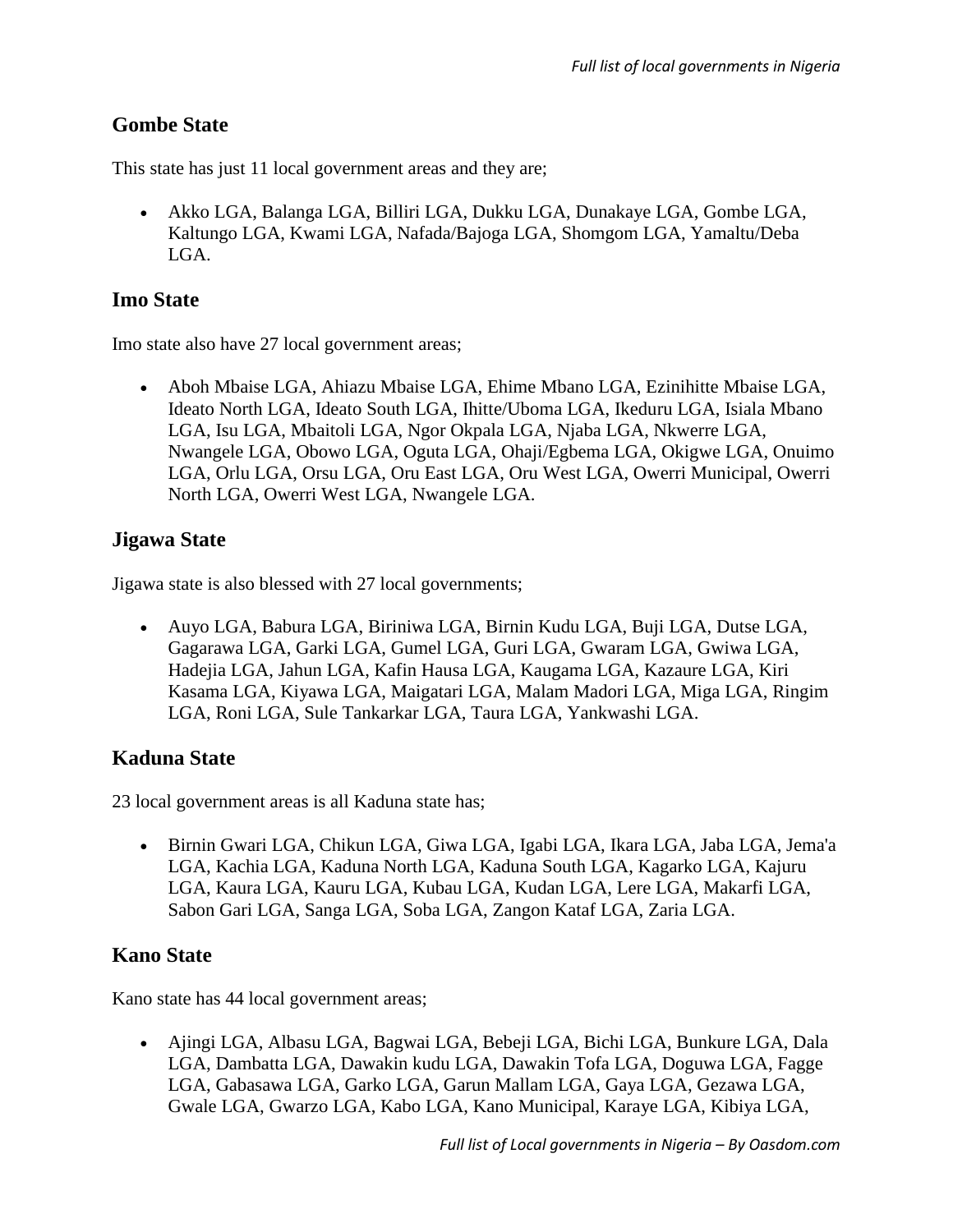Kiru LGA, Kumbtso LGA, Kunchi LGA, Kura LGA, Madobi LGA, Makoda LGA, Minjibir LGA, Nassarawa LGA, Rano LGA, Rimin Gado LGA, Rogo LGA, Shanono LGA, Sumaila LGA, Takai LGA, Tarauni LGA, Tofa LGA, Tsanyawa LGA, Tudun Wada LGA, Ungogo LGA, Warawa LGA, Wudil LGA.

## **Katsina State**

Also in the league of states with of highest local government areas, Katsina has 34 local government areas which are;

 Bakori LGA, Batagarawa LGA, Batsari LGA, Baure LGA, Bindawa LGA, Charanchi LGA, Dan Musa LGA, Dandume LGA, Danja LGA, Daura LGA, Dutsi LGA, Dutsin-Ma LGA, Faskari LGA, Funtua LGA, Ingawa LGA, Jibia LGA, Kafur LGA, Kaita LGA, Kankara LGA, Kankia LGA, Katsina LGA, Kurfi LGA, Kusada LGA, Mai'Adua LGA, Malumfashi LGA, Mani LGA, Mashi LGA, Matazu LGA, Musawa LGA, Rimi LGA, Sabuwa LGA, Safana LGA, Sandamu LGA, Zango LGA.

# **Kebbi State**

There are 21 local governments in Kebbi state;

 Aleiro LGA, Arewa Dandi LGA, Argungu LGA, Augie LGA, Bagudo LGA, Birnin Kebbi LGA, Bunza LGA, Dandi LGA, Fakai LGA, Gwandu LGA, Jega LGA, Kalgo LGA, Koko/Besse LGA, Maiyama LGA, Ngaski LGA, Sakaba LGA, Shanga LGA, Suru LGA, Danko/Wasagu LGA, Yauri LGA, Zuru LGA.

## **Kogi State**

There are also 21 local government areas in Kogi state. Listed below;

 Adavi LGA, Ajaokuta LGA, Ankpa LGA, Bassa LGA, Dekina LGA, Ibaji LGA, Idah LGA, Igalamela-Odolu LGA, Ijumu LGA, Kabba/Bunu LGA, Koton Karfe LGA, Lokoja LGA, Mopa-Muro LGA, Ofu LGA, Ogori/Magongo LGA, Okehi LGA, Okene LGA, Olamaboro LGA, Omala LGA, Yagba East LGA, Yagba West LGA.

#### **Kwara State**

There are sixteen local governments in Kwara state;

 Asa LGA, Baruten LGA, Edu LGA, Ekiti LGA, Ifelodun LGA, Ilorin East LGA, Ilorin South LGA, Ilorin West LGA, Irepodun LGA, Isin LGA, Kaiama LGA, Moro LGA, Offa LGA, Oke Ero LGA, Oyun LGA, Pategi LGA.

## **Lagos State**

Learn more about [each of the 20 local governments in Lagos state in this post.](https://www.oasdom.com/20-local-governments-lagos-state/)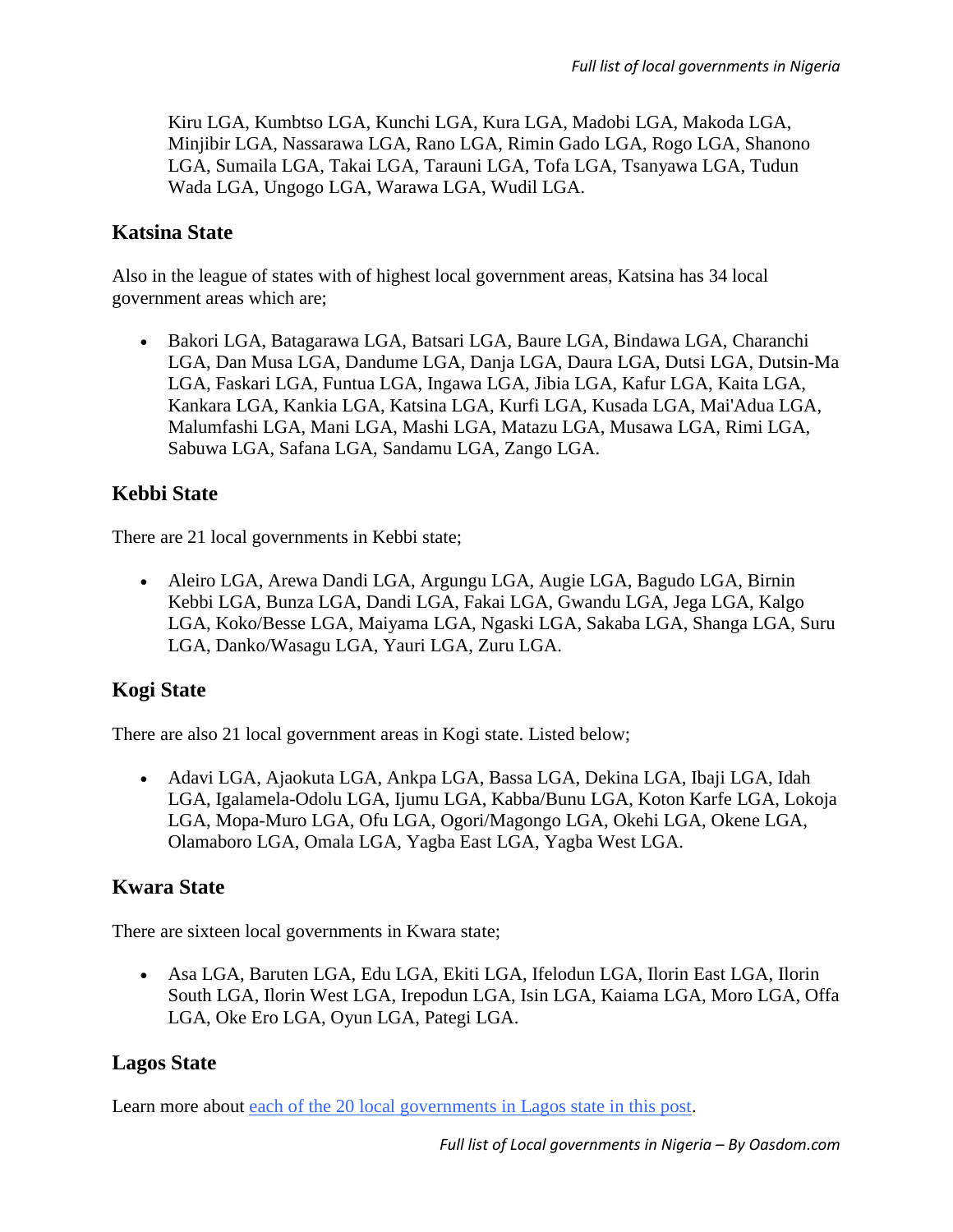Agege LGA, Alimosho Ifelodun LGA, Alimosho LGA, Amuwo-Odofin LGA, Apapa LGA, Badagry LGA, Epe LGA, Eti-Osa LGA, Ibeju- Lekki LGA, Ifako/Ijaye LGA, Ikeja LGA, Ikorodu LGA, Kosofe LGA, Lagos Island LGA, Lagos Mainland LGA, Mushin LGA, Ojo LGA, Oshodi –Isolo LGA, Shomolu LGA, Surulere LGA.

#### **Nassarawa State**

This state is divided into 13 local government areas;

 Akwanga LGA, Awe LGA, Doma LGA, Karu LGA, Keana LGA, Keffi LGA, Kokona LGA, Lafia LGA, Nassarawa LGA, Nassarawa/Eggon LGA, Obi LGA, Toto LGA, Wamba LGA.

#### **Niger State**

Niger State is divided into twenty-five Local Government Areas. They are

 Agaie LGA, Agwara LGA, Bida LGA, Borgu LGA, Bosso LGA, Chanchaga LGA, Edati LGA, Gbako LGA, Gurara LGA, Katcha LGA, Kontagora LGA, Lapai LGA, Lavun LGA, Magama LGA, Mariga LGA, Mashegu LGA, Mokwa LGA, Munya LGA, Paikoro LGA, Rafi LGA, Rijau LGA, Shiroro LGA, Suleja LGA, Tafa LGA, Wushishi LGA.

#### **Ogun State**

There are 20 LGA's in Ogun state;

 Abeokuta North LGA, Abeokuta South LGA, Ado-Odo/Ota LGA, Ewekoro LGA, Ifo LGA, Ijebu East LGA, Ijebu North LGA, Ijebu North East LGA, Ijebu Ode LGA, Ikenne LGA, Imeko Afon LGA, Ipokia LGA, Obafemi Owode LGA, Odogbolu LGA, Odeda LGA, Ogun Waterside LGA, Remo North LGA, Sagamu LGA, Yewa North LGA, Yewa South LGA.

#### **Ondo State**

Ondo State is divided in eighteen Local Government Areas. They are:

 Akoko north LGA, Akoko north east LGA, Akoko south east LGA, Akoko south LGA, Akure north LGA, Akure LGA, Idanre LGA, Ifedore LGA, Ese Odo LGA, Ilaje LGA, Ile Oluji/Okeigbo LGA, Irele LGA, Odigbo LGA, Okitipupa LGA, Ondo LGA, Ondo east LGA, Ose LGA, Owo LGA.

#### **Osun State**

There are 30 local governments in osun state.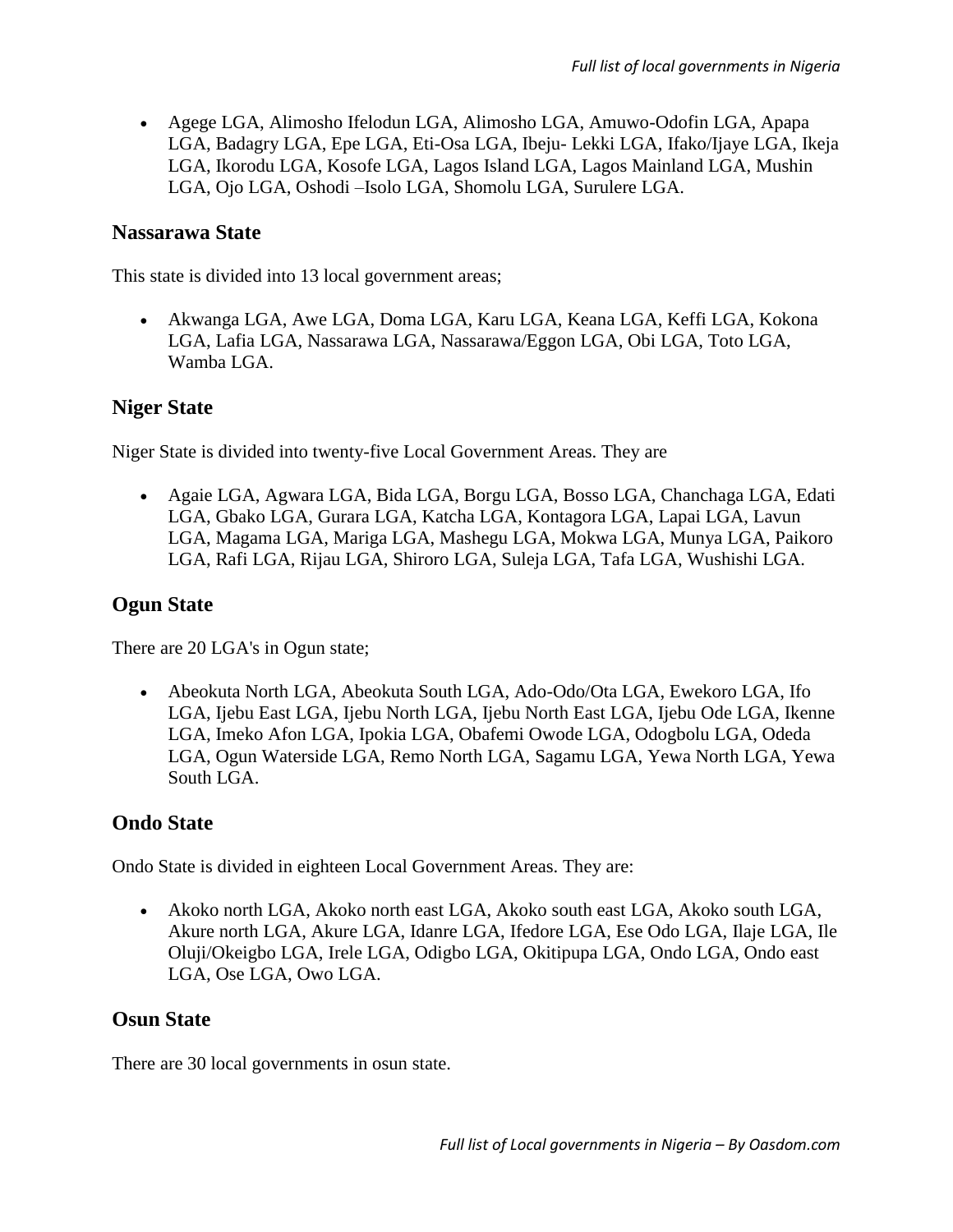Atakumosa west LGA, Atakumosa east LGA, Ayedaade LGA, Ayedire LGA, Bolawaduro LGA, Boripe, LGA, Ede LGA, Ede north LGA, Egbedore LGA, Ejigbo LGA, Ife north LGA, Ife central LGA, Ife south LGA, Ife east LGA, Ifedayo, Ifelodun LGA, Ilesha west LGA, Ila- orangun LGA, Ilesah east LGA, Irepodun LGA, Irewole LGA, Isokan LGA, Iwo LGA, Obokun LGA, Odo-otin LGA, ola oluwa LGA, olorunda LGA, Oriade LGA, Orolu LGA, Osogbo LGA.

# **Oyo State**

Oyo state is divided into 33 local government areas and they are;

 Akinyele Moniya LGA, Afijio Jobele LGA, Egbeda Egbeda LGA, Ibadan North Agodi Gate LGA, Ibadan North-East Iwo Road LGA, Ibadan North-West LGA, Ibadan South-West Ring Road LGA, Ibadan South-East Mapo LGA, Ibarapa Central LGA, Ibarapa East Eruwa LGA, Ido LGA, Irepo LGA, Iseyin LGA, Kajola LGA, Lagelu LGA, Ogbomosho North LGA, Ogbomosho South LGA, Oyo West Ojongbodu LGA, Atiba Ofa Meta LGA, Atisbo Tede LGA, Saki West LGA, Saki East LGA, Itesiwaju Otu LGA, Iwajowa LGA, Ibarapa North LGA, Olorunsogo LGA, Oluyole LGA, Ogo Oluwa LGA, Surulere LGA, Orelope LGA, Ori Ire LGA, Oyo East LGA, Ona Ara LGA.

#### **Plateau State**

Platueau state has 17 local governments.

 Barkin Ladi LGA, Bassa LGA, Bokkos LGA, Jos East LGA, Jos North LGA, Jos South LGA, Kanam LGA, Kanke LGA, Langtang North LGA, Langtang South LGA, Mangu LGA, Mikang LGA, Pankshin LGA, Qua'an Pan LGA, Riyom LGA, Shendam LGA, Wase LGA.

## **Rivers State**

Rivers State is divided into twenty-three Local Government Areas. They are;

 Abua-Odual LGA, Ahoada East LGA, Ahoada West LGA, Akuku-Toru LGA, Andoni LGA, Asari-Toru LGA, Bonny LGA, Degema LGA, Eleme LGA, Emohua LGA, Etche LGA, Gokana LGA, Ikwerre LGA, Oyigbo LGA, Khana LGA, Obio-Akpor LGA, Ogba-Egbema-Ndoni LGA, Ogu-bolo LGA, Okrika LGA, Omumma LGA, Opobo-Nkoro LGA, Portharcourt LGA, Tai LGA.

## **Sokoto State**

There are 23 local government areas in Sokoto state;

 Binji LGA, Bodinga LGA, Dange Shuni LGA, Gada LGA, Goronyo LGA, Gudu LGA, Gwadabawa LGA, Illela LGA, Isa LGA, Kebbe LGA, Kware LGA, Rabah LGA, Sabon